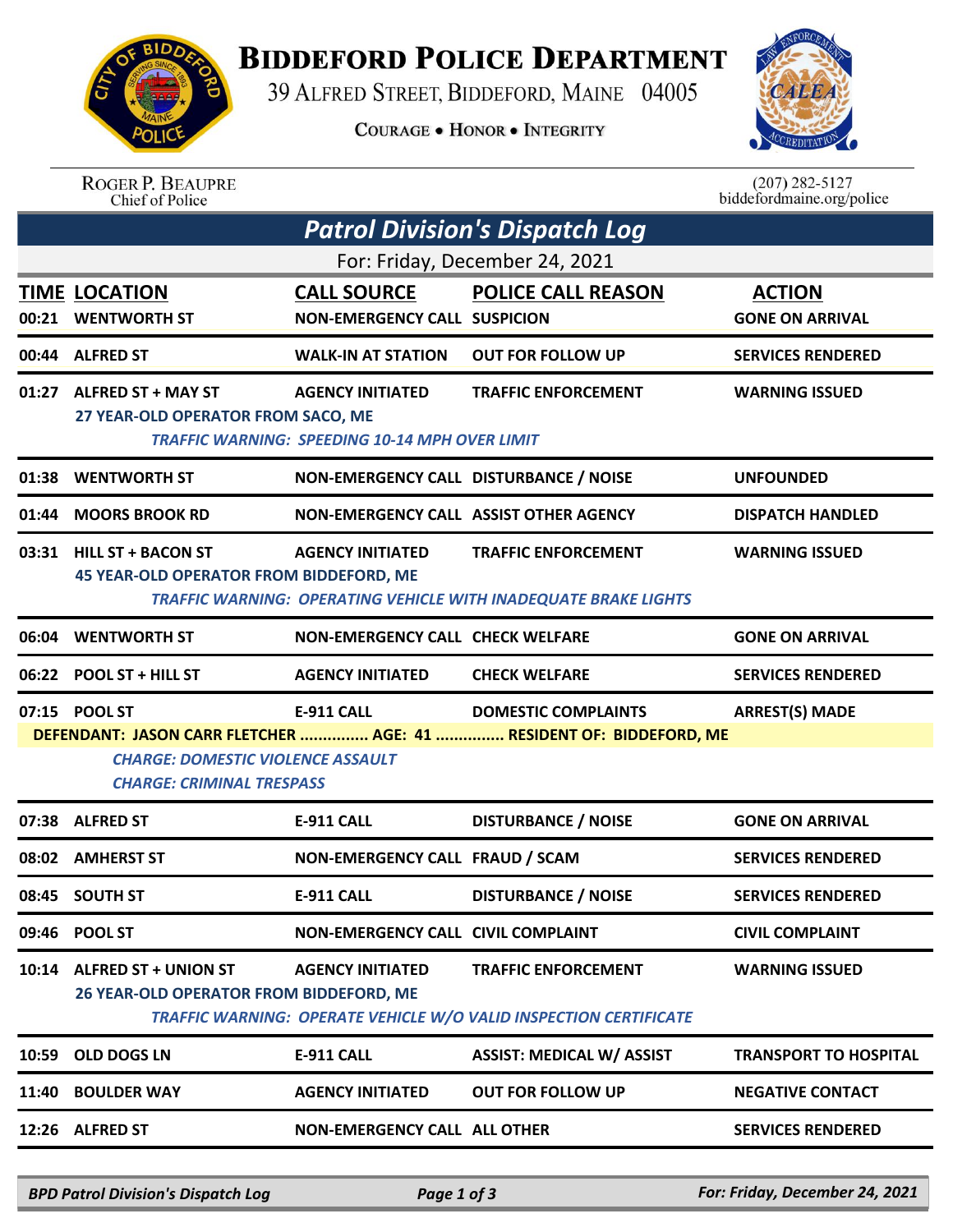|                                                                                                                   | <b>TIME LOCATION</b>                                                                   | <b>CALL SOURCE</b>                                                    | <b>POLICE CALL REASON</b>                                              | <b>ACTION</b>                |  |  |  |
|-------------------------------------------------------------------------------------------------------------------|----------------------------------------------------------------------------------------|-----------------------------------------------------------------------|------------------------------------------------------------------------|------------------------------|--|--|--|
|                                                                                                                   | 12:40 RUGBY ST                                                                         | <b>E-911 CALL</b>                                                     | <b>MENTAL ILLNESS CASES</b>                                            | <b>REPORT TAKEN</b>          |  |  |  |
|                                                                                                                   | 13:02 FRANKLIN ST                                                                      | <b>AGENCY INITIATED</b>                                               | <b>TRAFFIC ENFORCEMENT</b>                                             | <b>SUMMONS ISSUED</b>        |  |  |  |
| DEFENDANT: MIRANDA MARIE DAIGLE  AGE: 26  RESIDENT OF: SACO, ME<br><b>CHARGE: OPERATE VEHICLE WITHOUT LICENSE</b> |                                                                                        |                                                                       |                                                                        |                              |  |  |  |
|                                                                                                                   |                                                                                        | <b>TRAFFIC WARNING: FAILURE TO REGISTER VEHICLE</b>                   |                                                                        |                              |  |  |  |
|                                                                                                                   | 13:11 ALFRED ST                                                                        | WALK-IN AT STATION                                                    | <b>OUT FOR FOLLOW UP</b>                                               | <b>SERVICES RENDERED</b>     |  |  |  |
|                                                                                                                   | 13:20 SULLIVAN ST                                                                      | <b>NON-EMERGENCY CALL SUSPICION</b>                                   |                                                                        | <b>SERVICES RENDERED</b>     |  |  |  |
|                                                                                                                   | 13:47 BOULDER WAY                                                                      | NON-EMERGENCY CALL OUT FOR FOLLOW UP                                  |                                                                        | <b>SERVICES RENDERED</b>     |  |  |  |
|                                                                                                                   | 14:22 WENTWORTH ST                                                                     |                                                                       | NON-EMERGENCY CALL VEHICLE CRASH - POLICE ONLY                         | <b>UNFOUNDED</b>             |  |  |  |
|                                                                                                                   | 14:22 PROSPECT ST                                                                      | <b>NON-EMERGENCY CALL SERVICE CALL</b>                                |                                                                        | <b>SERVICES RENDERED</b>     |  |  |  |
|                                                                                                                   | 14:42 BOULDER WAY                                                                      | NON-EMERGENCY CALL PARKING COMPLAINT                                  |                                                                        | <b>GONE ON ARRIVAL</b>       |  |  |  |
|                                                                                                                   | 14:52 ALFRED ST                                                                        | <b>WALK-IN AT STATION</b>                                             | <b>ALL OTHER</b>                                                       | <b>REFERRED OTHER AGENCY</b> |  |  |  |
|                                                                                                                   | 15:06 WENTWORTH ST                                                                     |                                                                       | NON-EMERGENCY CALL VEHICLE CRASH - POLICE ONLY                         | <b>SERVICES RENDERED</b>     |  |  |  |
|                                                                                                                   | <b>16:25 BOULDER WAY</b>                                                               | <b>AGENCY INITIATED</b>                                               | <b>OUT FOR FOLLOW UP</b>                                               | <b>SERVICES RENDERED</b>     |  |  |  |
|                                                                                                                   | 16:45 POOL ST                                                                          | <b>E-911 CALL</b>                                                     | <b>ASSAULT</b>                                                         | <b>SUMMONS ISSUED</b>        |  |  |  |
|                                                                                                                   | DEFENDANT: JUVENILE - R  AGE: 15  RESIDENT OF: BIDDEFORD, ME<br><b>CHARGE: ASSAULT</b> |                                                                       |                                                                        |                              |  |  |  |
|                                                                                                                   |                                                                                        |                                                                       | DEFENDANT: NELSON ANAYA  AGE: 18  RESIDENT OF: BIDDEFORD, ME           |                              |  |  |  |
|                                                                                                                   | <b>CHARGE: ASSAULT</b>                                                                 |                                                                       |                                                                        |                              |  |  |  |
| 17:09                                                                                                             | <b>POOL ST</b>                                                                         | NON-EMERGENCY CALL OUT FOR FOLLOW UP                                  |                                                                        | <b>SERVICES RENDERED</b>     |  |  |  |
| 17:28                                                                                                             | <b>MAIN ST</b>                                                                         | NON-EMERGENCY CALL ASSAULT                                            |                                                                        | <b>REPORT TAKEN</b>          |  |  |  |
|                                                                                                                   | 17:29 SACO FALLS WAY                                                                   | <b>NON-EMERGENCY CALL CHECK WELFARE</b>                               |                                                                        | <b>SERVICES RENDERED</b>     |  |  |  |
|                                                                                                                   | 18:29 ALFRED ST                                                                        | <b>WALK-IN AT STATION</b>                                             | <b>PAPERWORK</b>                                                       | <b>SUMMONS ISSUED</b>        |  |  |  |
|                                                                                                                   |                                                                                        | <b>CHARGE: THEFT BY UNAUTHORIZED TAKING OR TRANSFER - SHOPLIFTING</b> | DEFENDANT: MICHELLE DENISE HAMLIN  AGE: 51  RESIDENT OF: BIDDEFORD, ME |                              |  |  |  |
|                                                                                                                   | 18:35 WENTWORTH ST                                                                     | <b>NON-EMERGENCY CALL SUSPICION</b>                                   |                                                                        | <b>UNFOUNDED</b>             |  |  |  |
| 19:00                                                                                                             | <b>WENTWORTH ST</b>                                                                    | <b>E-911 CALL</b>                                                     | <b>DISTURBANCE / NOISE</b>                                             | <b>SERVICES RENDERED</b>     |  |  |  |
| 20:46                                                                                                             | <b>BIDDEFORD GATEWAY CTR</b>                                                           | <b>NON-EMERGENCY CALL ALARM - POLICE</b>                              |                                                                        | <b>BUILDING CHECK/SECURE</b> |  |  |  |
| 20:47                                                                                                             | <b>MAIN ST</b>                                                                         | <b>NON-EMERGENCY CALL CHECK WELFARE</b>                               |                                                                        | <b>SERVICES RENDERED</b>     |  |  |  |
| 21:10                                                                                                             | <b>STONE ST</b>                                                                        |                                                                       | NON-EMERGENCY CALL DEATH ATTENDED & UNATTENDED REPORT TAKEN            |                              |  |  |  |
| 21:18                                                                                                             | <b>ELM ST</b>                                                                          | NON-EMERGENCY CALL DISTURBANCE / NOISE                                |                                                                        | <b>GONE ON ARRIVAL</b>       |  |  |  |
| 21:24                                                                                                             | <b>MAIN ST</b>                                                                         | E-911 CALL                                                            | <b>DISTURBANCE / NOISE</b>                                             | <b>SERVICES RENDERED</b>     |  |  |  |
|                                                                                                                   | 22:02 ELM ST                                                                           | <b>E-911 CALL</b>                                                     | 911 MISUSE                                                             | <b>SERVICES RENDERED</b>     |  |  |  |
|                                                                                                                   |                                                                                        |                                                                       |                                                                        |                              |  |  |  |

*BPD Patrol Division's Dispatch Log Page 2 of 3 For: Friday, December 24, 2021*